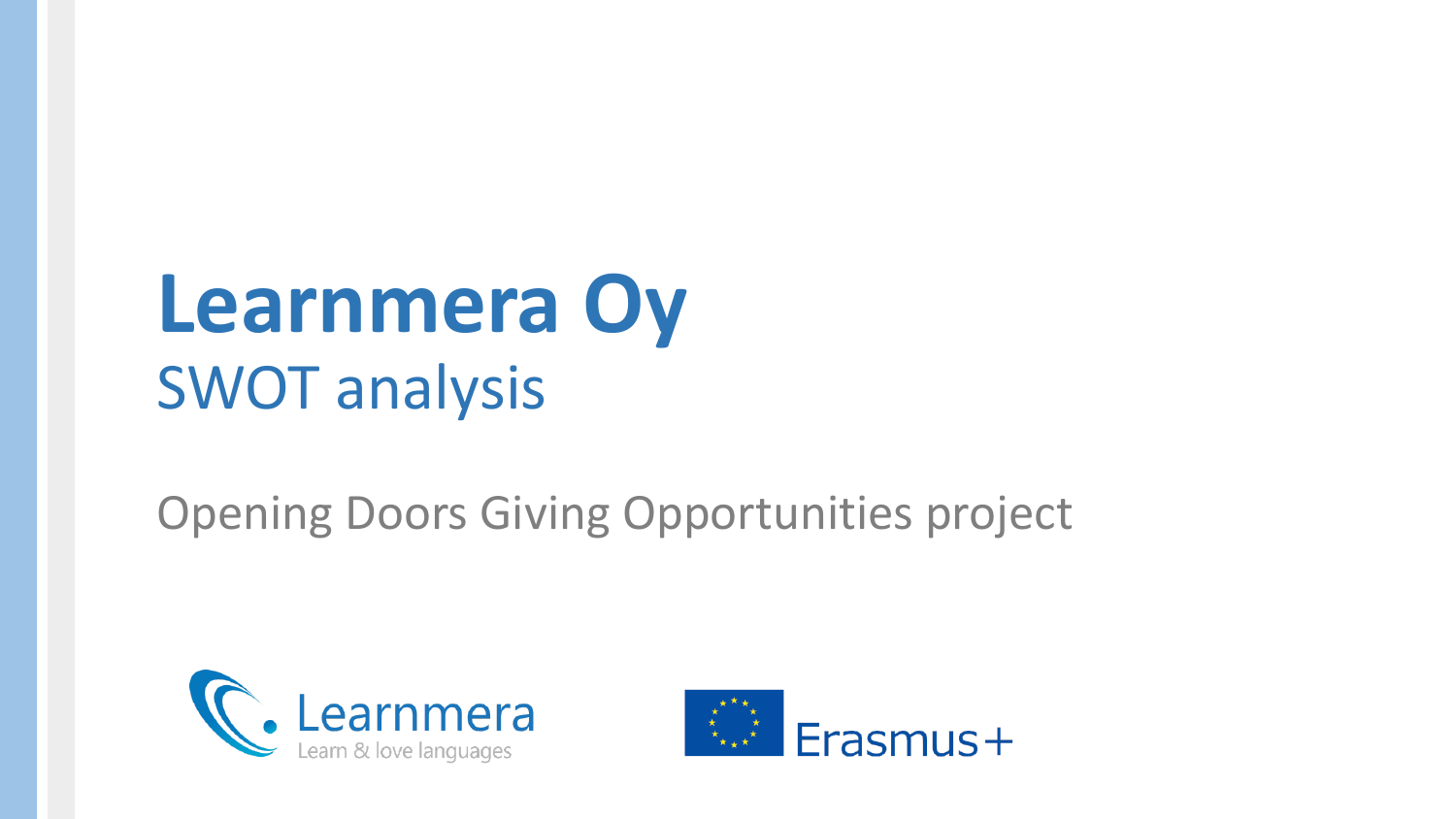#### STRENGTHS, slide 1



**S**

- extensive experience in language material creation and using online tools
- teacher training
- corporate business knowledge
- extensive resources available for the project: The Language Menu tools, a photobank with over 5000 photos, hundreds of pages of English training material that can be used within the project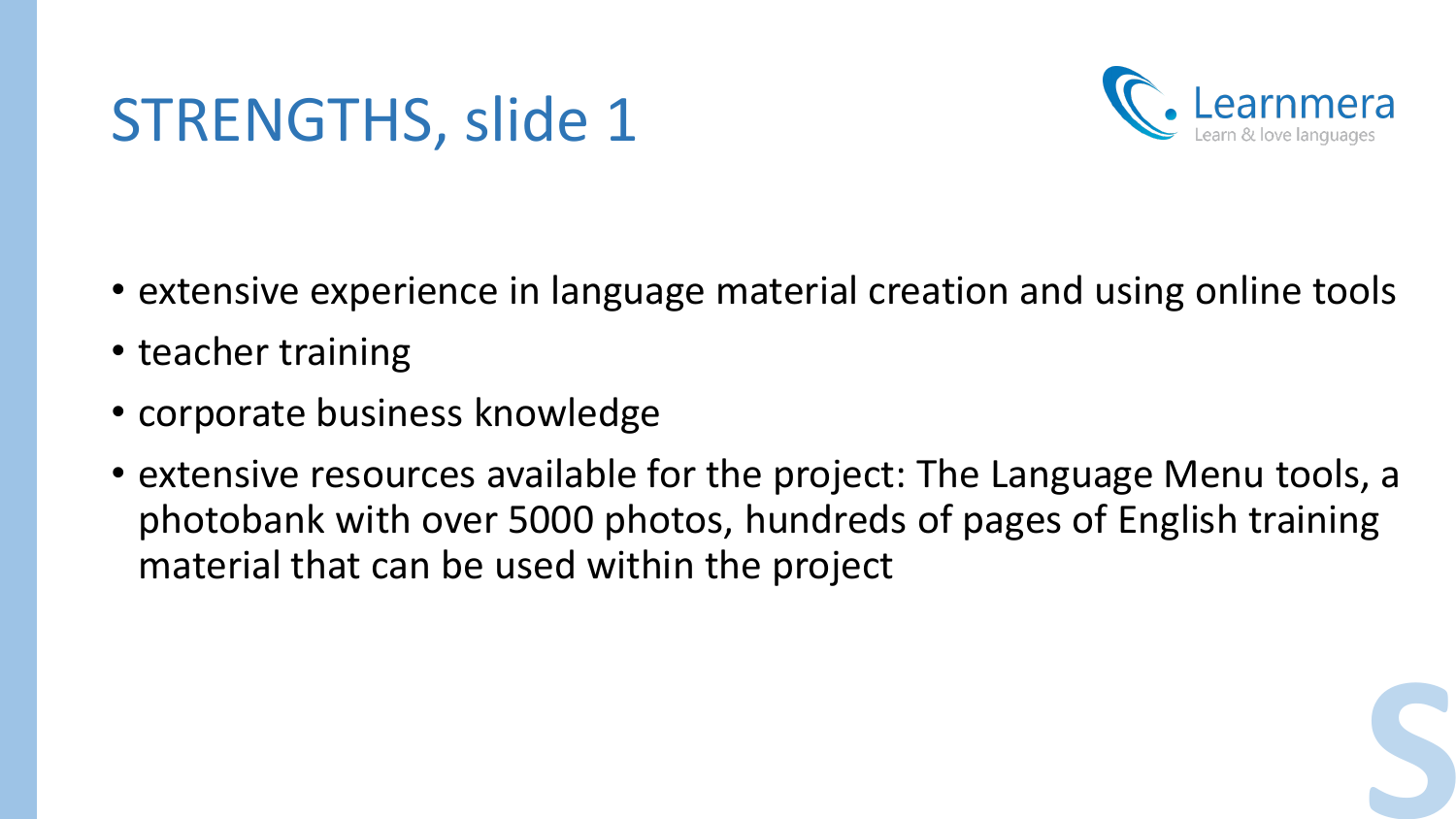### STRENGTHS, slide 2



**S**

- extensive knowhow of EU project implementation/reporting
- global dissemination network
- access to a vast network of multilingual translators
- experience in creating visual identity and layouts with different programs
- experience with online project management
- expertise in social media dissemination (10+ networks)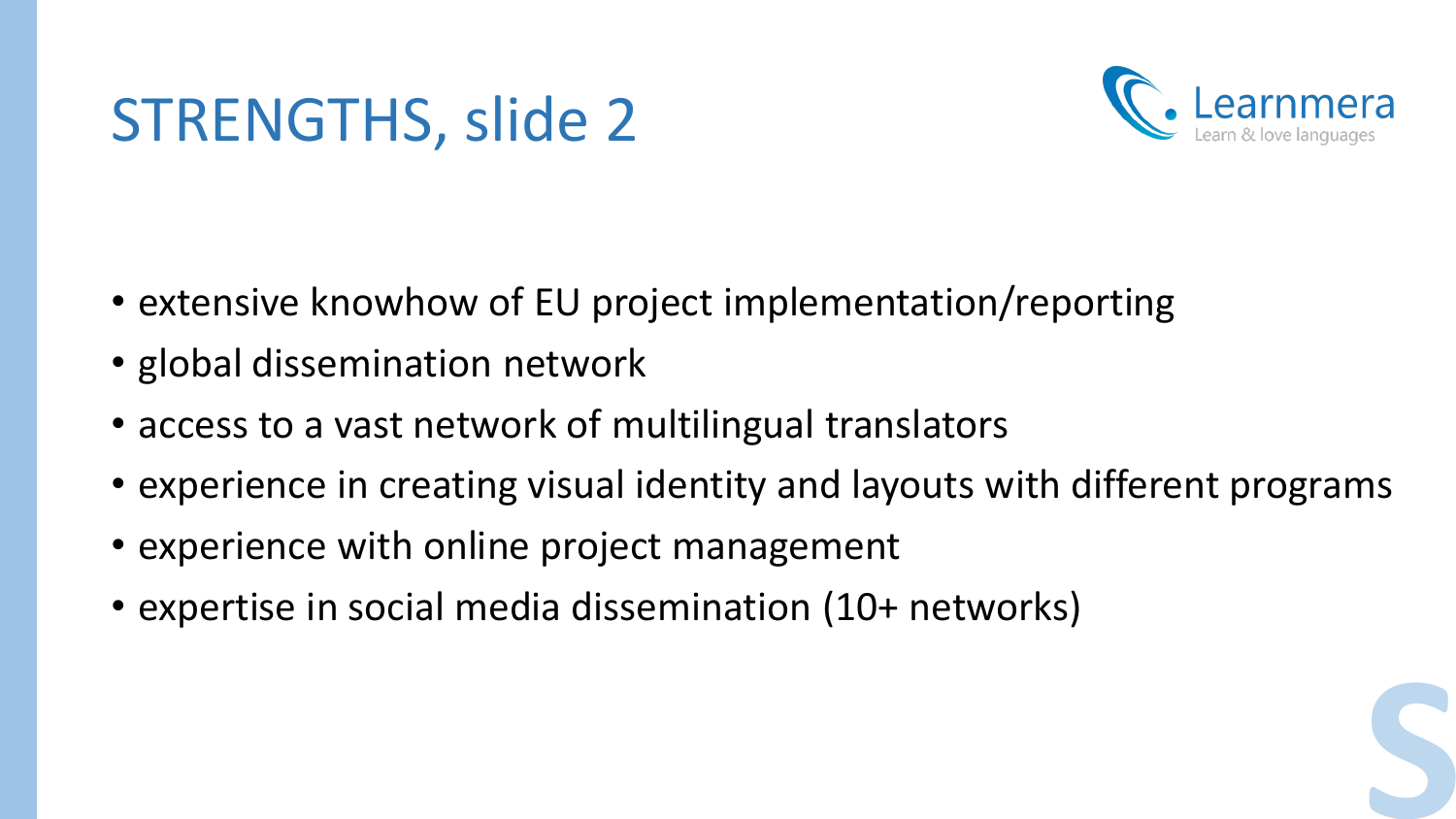#### WEAKNESSES, slide 1



**W**

- Learnmera learners are solely corporate executives and senior staff members in one-on-one/group language learning classes, and they are prone not
- to get involved in projects
- Involving youth is not possible due to lack of access to students
- Learnmera employs only language teachers and administrators
- Learnmera does not offer training to the public or open courses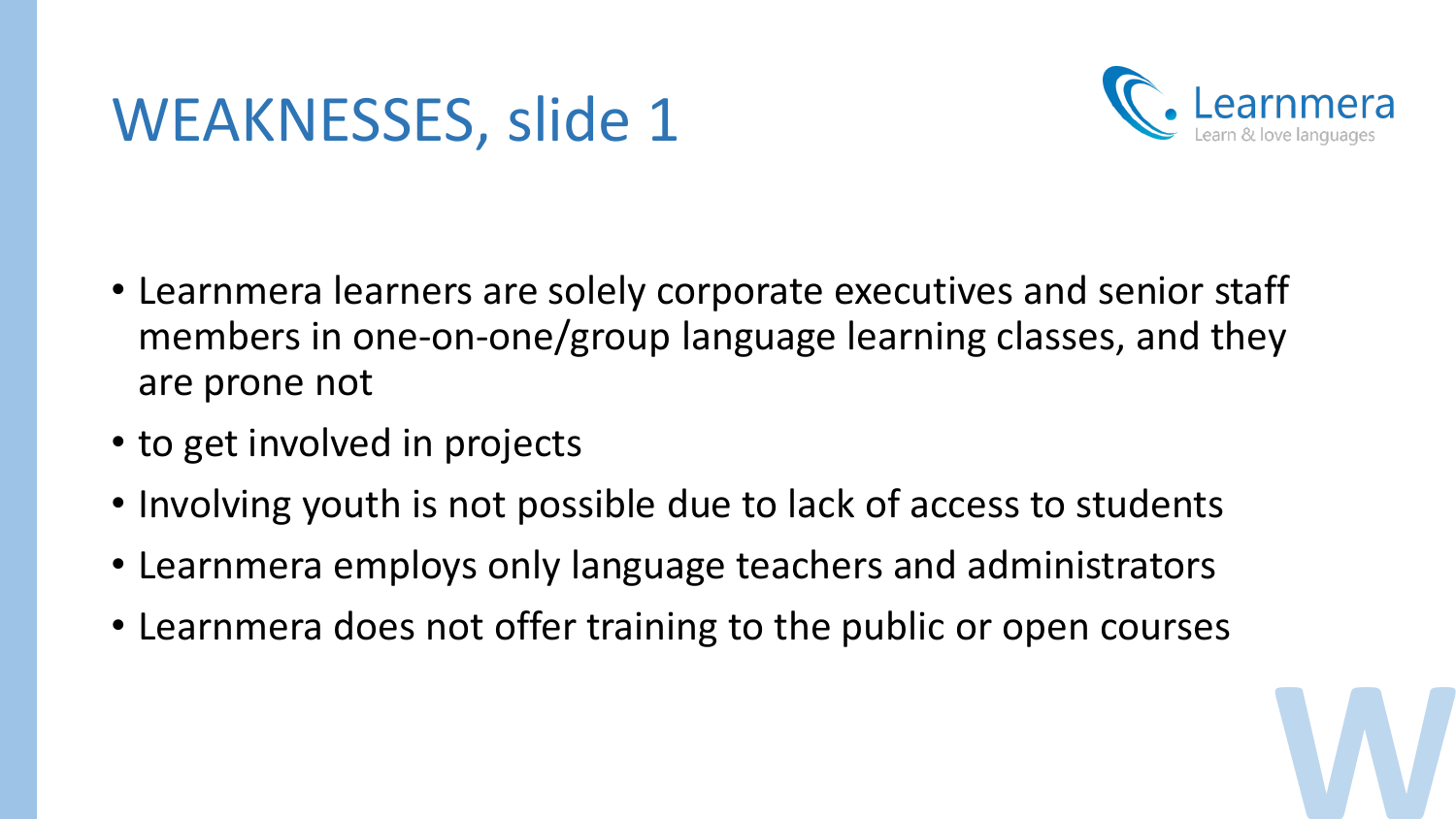### WEAKNESSES, slide 2



**W**

- language teachers who are working for Learnmera do not have the possibility to take a week off to attend teacher training abroad without
- significant negative impact on their personal income due to freelance contracts
- Learnmera does not have meeting premises, as all their training takes place at the clients' premises
- No Spanish speaking capabilities in-house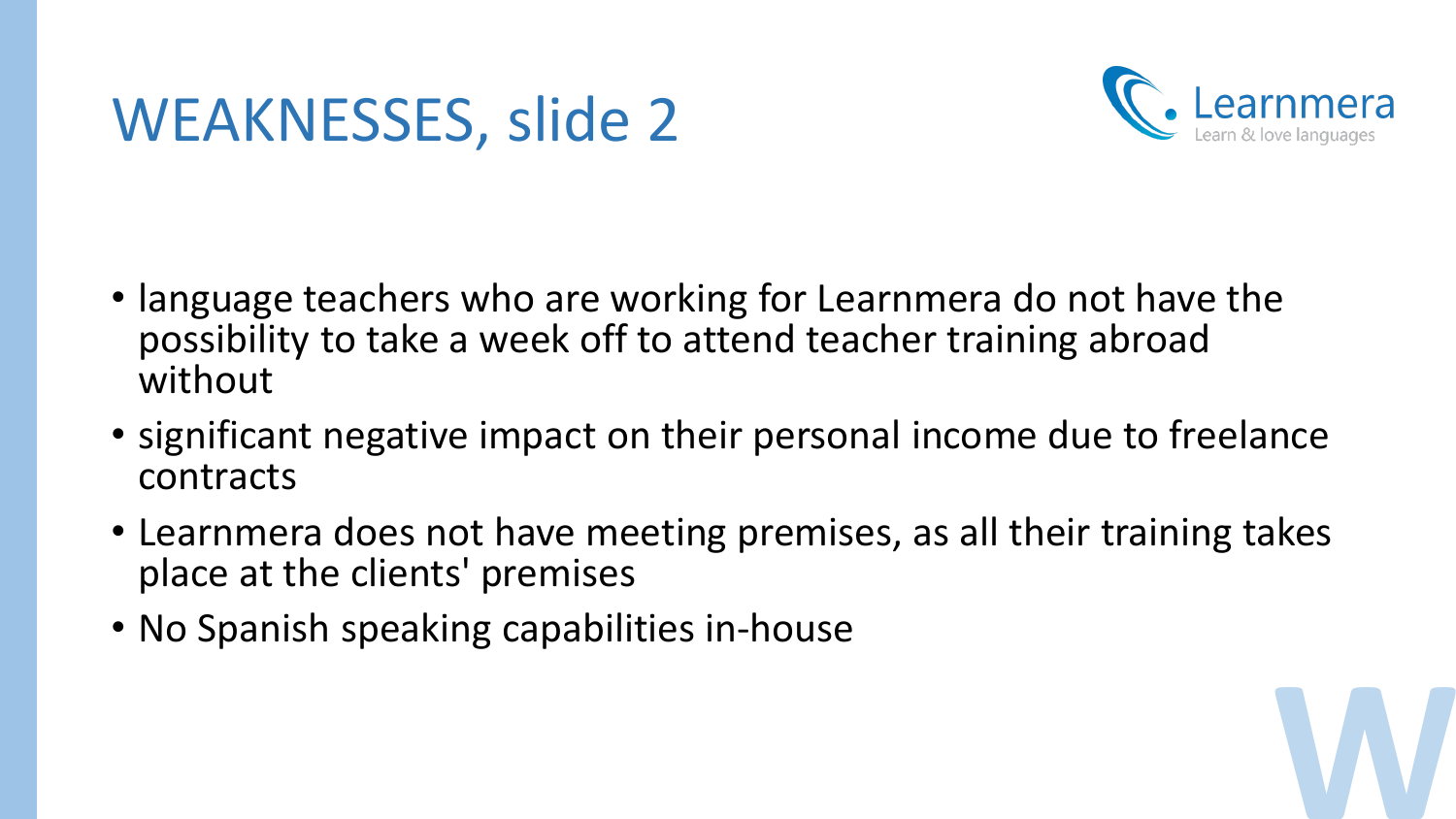## OPPORTUNITIES



**O**

- expansion and development of additional m-learning applications for both IOS and Android possible
- website development possible
- enhanced social media dissemination
- increased cross-border language training using online technology
- potentially reaching more youth through mobile applications and social networks
- strong connections with international organisations in Finland and opportunities for networking